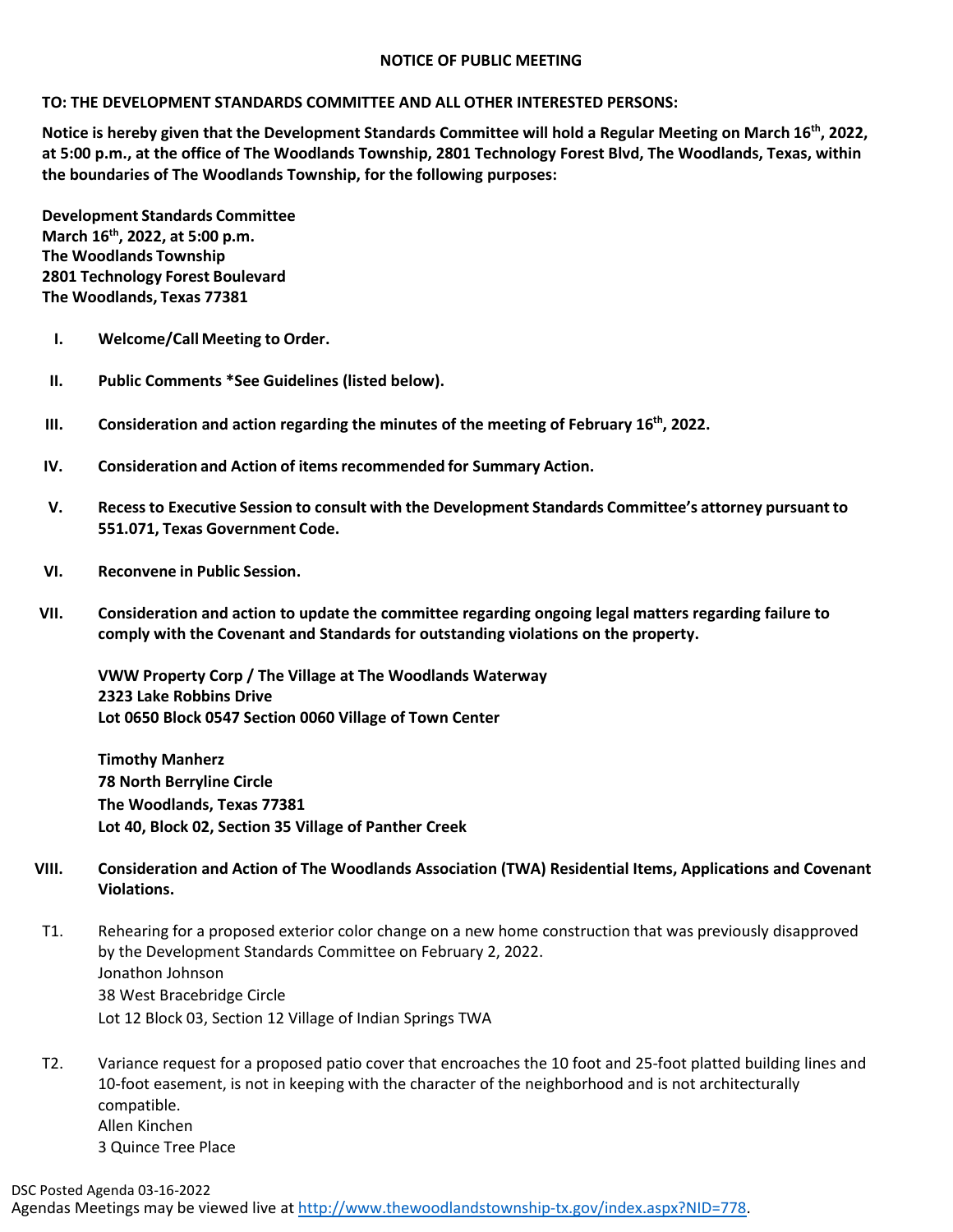Lot 98, Block 02, Section 04 Village of Harpers Landing in College Park

## **IX. Consideration and Action of the Commercial Items, Applications and Covenant Violations.**

- A. Variance request for the proposed signs, including two canopy and two monument signs, that do not include a trademark registration for the entire name and includes a colored fuel station canopy band. Indian Springs at the Woodlands LTD / HEB Fuel 6767 Woodlands Parkway Lot 0510 Block 0592 Section 0060 Village of Indian Springs
- B. Variance request for the existing shopping cart corral signs that advertise services offered within the business and contain a website. HEB Grocery Company LP 3601 FM 1488 Lot 2000 Block 0549 Section 0047 Village of Alden Bridge
- C. Variance request for the existing shopping cart corral signs that advertise services offered within the business and contain a website. HEB Grocery Company LP 26500 Kuykendahl Road Lot 0525 Block 0509 Section 0386 Village of Creekside Park
- D. Consideration and action for the proposed restriping of three parking spaces and signs to designate for "Pick-Up" parking services. REG8 Sterling Ridge / Perry's Steakhouse and Grille 6700 Woodlands Parkway, Suite 300 Lot 0200 Block 0499 Section 0000 Village of Sterling Ridge
- E. Variance request for the proposed monument sign panels that do not match the building sign. Centro NP Holdings 12 SPE LLC / Partners Dentures & Implants 9420 College Park Drive, Suite 230 Lot 0500 Block 0490 Section 0046 Village of Alden Bridge
- F. Consideration and action for existing reserved parking signs. AF4 Woodlands LLC / Texas Pools 2408 Timberloch Place, Suite B5 Lot 0320 Block 0547 Section 0006 Village of Town Center
- G. Consideration and action for five existing and four proposed reserved parking signs. AF4 Woodlands LLC / Locus Bio-Energy Solutions 2408 Timberloch Place, Suites B1 & B7 Lot 0320 Block 0547 Section 0006 Village of Town Center
- H. Consideration and Action to proceed with legal action, regarding failure to comply with the Covenants and Standards for outstanding violations on the property. Scorpion Properties Ltd. / Crown Pediatrics 9450 Grogan's Mill Road, Suite 200 Lot 0340 Block 0599 Section 0999 Village of Town Center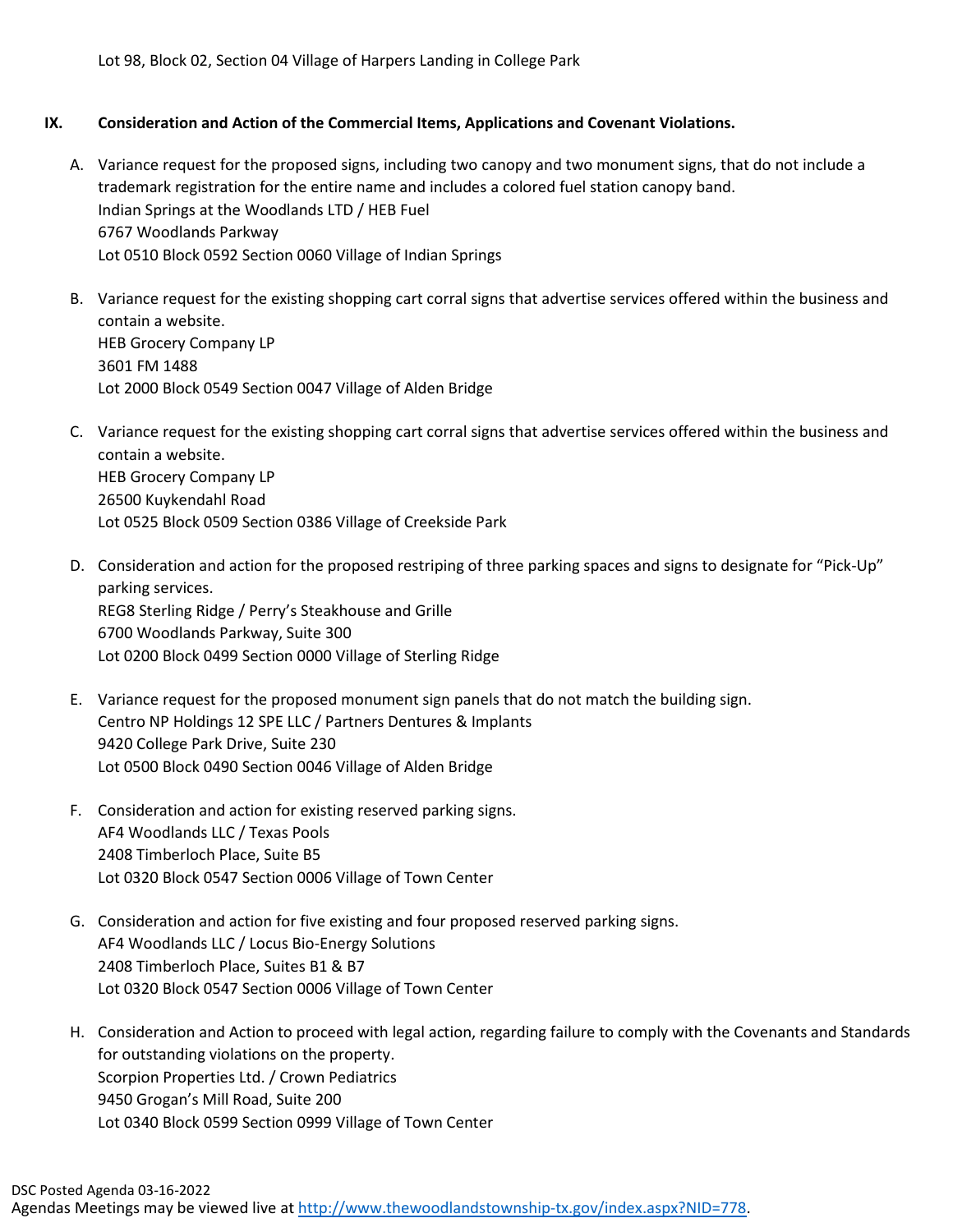## **X. Consideration and Action of the Woodlands Community Association (WCA) Residential Items, Applications and Covenant Violations.**

- 1. Variance request for the proposed room and garage addition that will cause the lot to exceed the maximum living area and hard surface area allowed. Morgan Bourque 59 Huntsmans Horn Lot 27, Block 01, Section 35 Village of Grogan's Mill
- 2. Variance request for the conceptually proposed front porch addition that will encroach into the 40-foot front setback. Greg Webb 16 S Doe Run Drive Lot 04, Block 02, Section 16 Village of Grogan's Mill
- 3. Variance request for the conceptually proposed addition above the garage with an attached carport that will encroach into the ten-foot side setback. Greg Webb 16 S Doe Run Drive Lot 04, Block 02, Section 16 Village of Grogan's Mill
- 4. Variance request for the proposed pool that would encroach over the platted building line and would exceed the maximum water surface allowed.

Jacob Lampman 2 Leisure Lane Lot 01, Block 01, Section 01 Village of Grogan's Mill Millbend Village

- 5. Variance request for the proposed fence that would encroach over the platted building line and would not be located at least three feet back from the front façade of the dwelling. Jacob Lampman 2 Leisure Lane Lot 01, Block 01, Section 01 Village of Grogan's Mill Millbend Village
- 6. Variance request to appeal the action regarding their tree removal request, which did not approve the removal of 3 out of the 8 trees requested. James Rogers 15 Eagle Rock Place Lot 31, Block 01, Section 04 Village of Indian Springs
- 7. Variance request for an existing color change that was not considered architecturally compatible when reviewed and acted upon by the Grogan's Mill Residential Design Review Committee. Marlaur Holdings LLC 14 Summer Sprig Rd Lot 15, Block 05, Section 28 Village of Grogan's Mill
- 8. Variance request for the proposed paved front courtyard that will exceed the maximum hard surface area allowed. Joseph Hagle 2 Thimbleberry Court Lot 30, Block 02, Section 20 Village of Grogan's Mill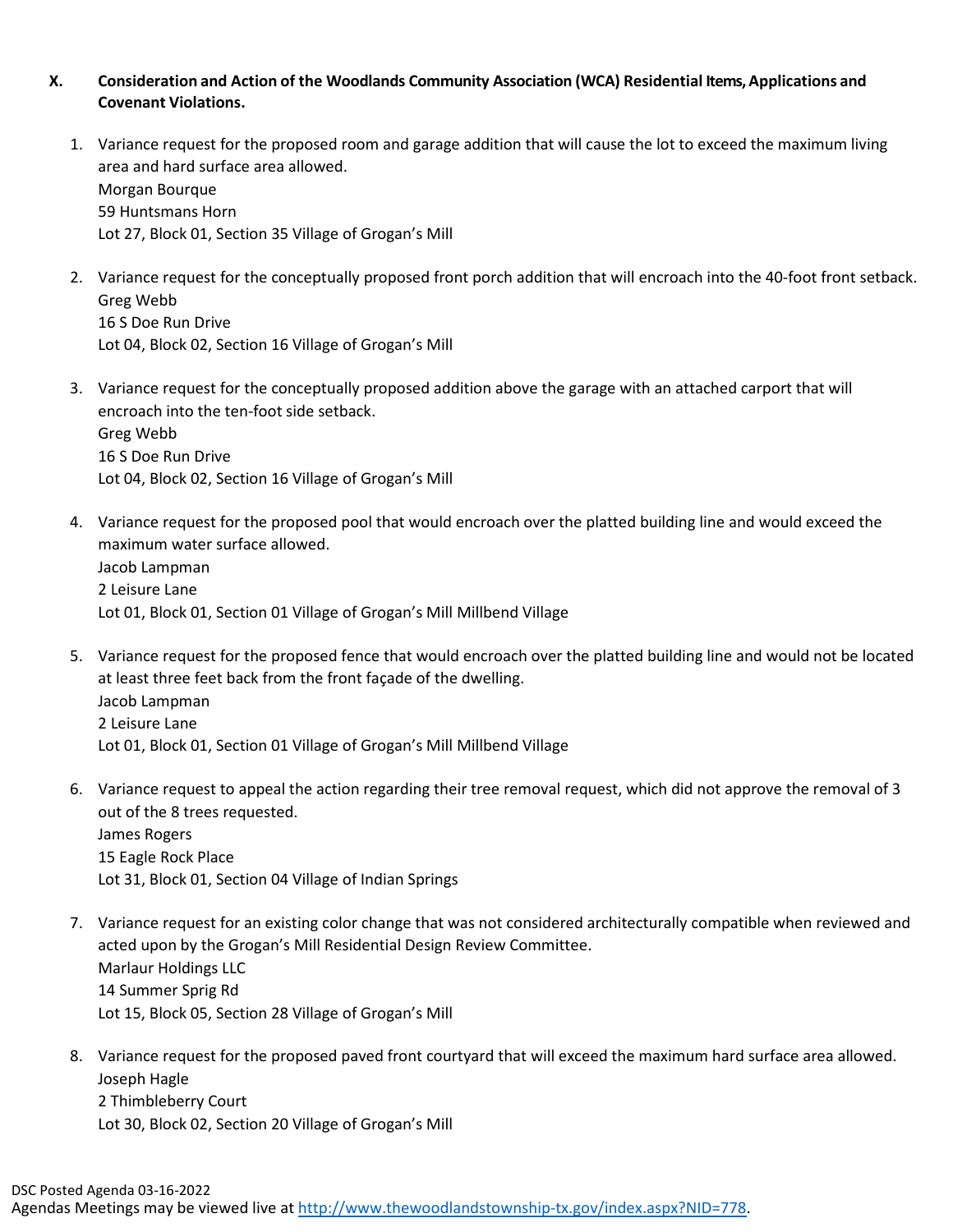9. Variance request for the rear portion of the existing fence that has the construction side facing outward from the lot. Kenneth Gilley 3 Thornhedge Court

Lot 50, Block 03, Section 14 Village of Panther Creek

- 10. Variance request for a wood fence that was replaced with the construction side facing outward from the lot without written consent from adjacent property owners and has a side visible from an adjacent street. George Murray 11415 Timberwild Street Lot 02, Block 01, Section 04 Village of Grogan's Mill
- 11. Variance request for an existing fence that was built with the construction side facing out at the rear and does not meet the style requirements per the Neighborhood Criteria for the lot. Michelle & Timothy Janszen 3 Silver Canyon Place Lot 60, Block 01, Section 06 Village of Cochran's Crossing
- 12. Variance request for a proposed patio cover that will encroach past the rear twenty-foot building setback line. Jasmin & David Adams 98 West Wedgemere Circle Lot 30, Block 01, Section 11 Village of Cochran's Crossing
- 13. Variance request for the proposed fence that would be located beyond the platted building line. Bradley Schard 9 Box Turtle Lane Lot 32, Block 01, Section 32 Village of Grogan's Mill
- 14. Variance request for the proposed storage shed that exceeds the maximum height allowed for sheds made of materials that do not match the dwelling. Scott Marzano 2014 E Lacey Oak Circle Lot 40, Block 09, Section 03 Village of Grogan's Mill
- 15. Consideration and action for an existing home business renewal: survival swim lessons. Jamie Kramer 15 Mellow Leaf Court Lot 22, Block 02, Section 18 Village of Panther Creek
- 16. Consideration and action for proposed home business renewal: survival swim lessons. Melanie Horan 55 Rush Haven Drive Lot 02, Block 23, Section 01 Village of Indian Springs
- 17. Consideration and action regarding the Short-Term Rental application. Justin Greenawalt 39 West Tallowberry Drive Lot 22, Block 2, Section 7 Village of Panther Creek
- 18. Consideration and Action regarding a Short-Term Rental Application.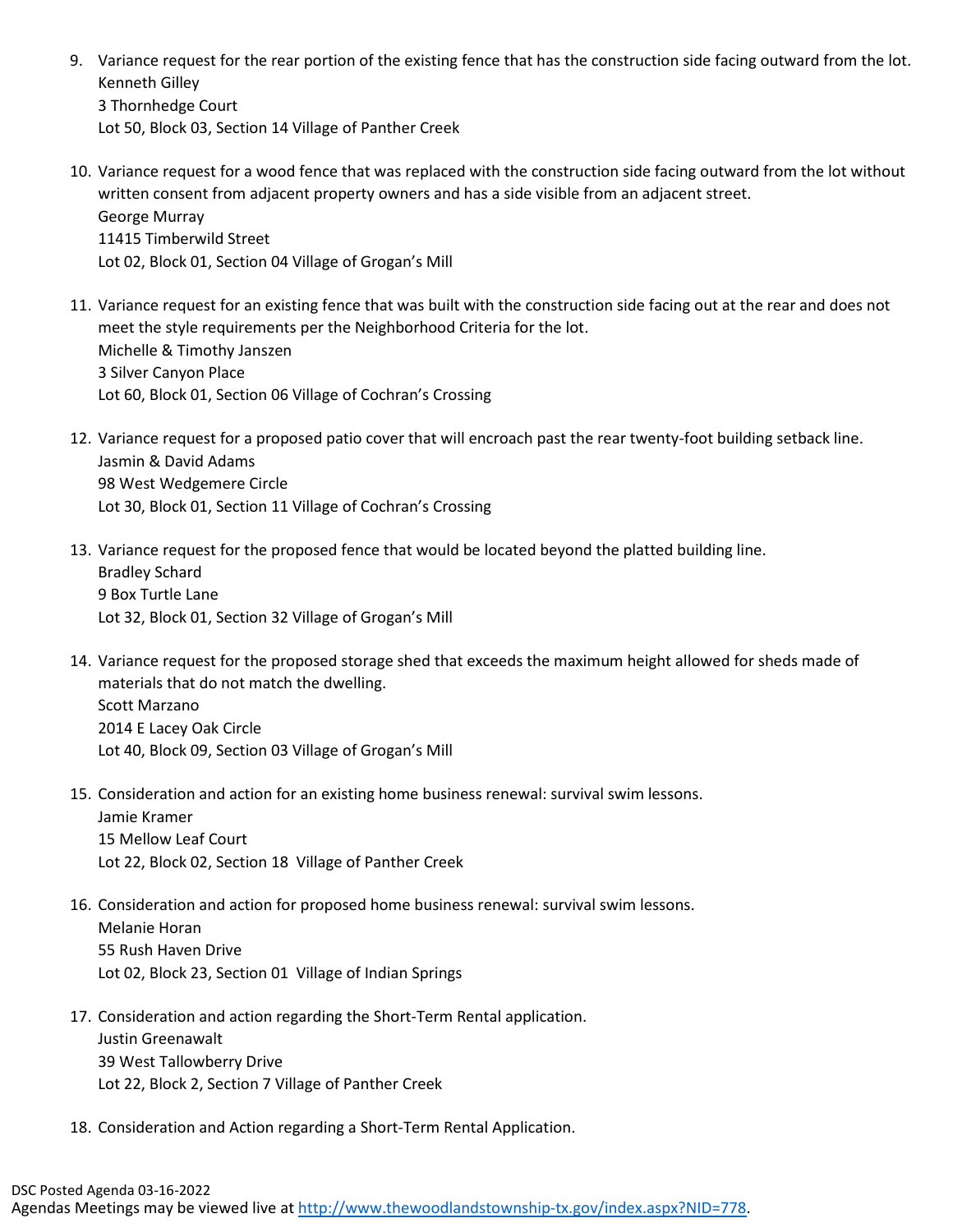Robert Danson 42 Still Corner Place Lot 43, Block 5, Section 1 Village of Indian Springs

- 19. Consideration and action of the Short-Term Rental renewal application Connie Reddington 187 N Dreamweaver Circle Lot9, Block 2, Section 65 Village of Grogans Mill
- 20. Variance request for an existing walkway and patio that encroach the five-foot easement, and the walkway exceeds the maximum width allowed. Paul & Diana Juenger 2 E Palmer Bend Lot 18, Block 02, Section 54 Village of Cochran's Crossing
- 21. Variance request for an existing rear fence that does not comply with the height requirements per the Neighborhood Criteria for the lot. Jeffrey Danto 42 Biscay Place Lot 14, Block 01, Section 21 Village of Cochran's Crossing
- 22. The existing fence exceeds the maximum height allowed and has multiple rot boards that are not screened from adjacent property. Rick and Margaret Wood 58 Hillock Woods Lot 15, Block 01, Section 66 Village of Grogan's Mill
- 23. Variance request for existing pavers that exceed the maximum hard surface area allowed. Robert Harrison 6 Forge Hill Place Lot 09, Block 26, Section 01 Village of Indian Springs
- 24. Consideration and Action to proceed with legal action, regarding failure to comply with the Covenants and Standards for outstanding violations on the property. Stephen A Rooks 5 Dewthread Court Lot 29, Block 02, Section 13 Village of Grogan's Mill
- 25. Consideration and Action to proceed with legal action, regarding failure to comply with the Covenants and Standards for outstanding violations on the property. Mary A. Treese 7 Amber Fire Place Lot 09, Block 02, Section 19 Village of Cochran's Crossing
- 26. Consideration and Action to proceed with legal action, regarding failure to comply with the Covenants and Standards for outstanding violations on the property. Anthony J Durst 10 Summer Morning Court Lot 34, Block 01, Section 05 Village of Panther Creek